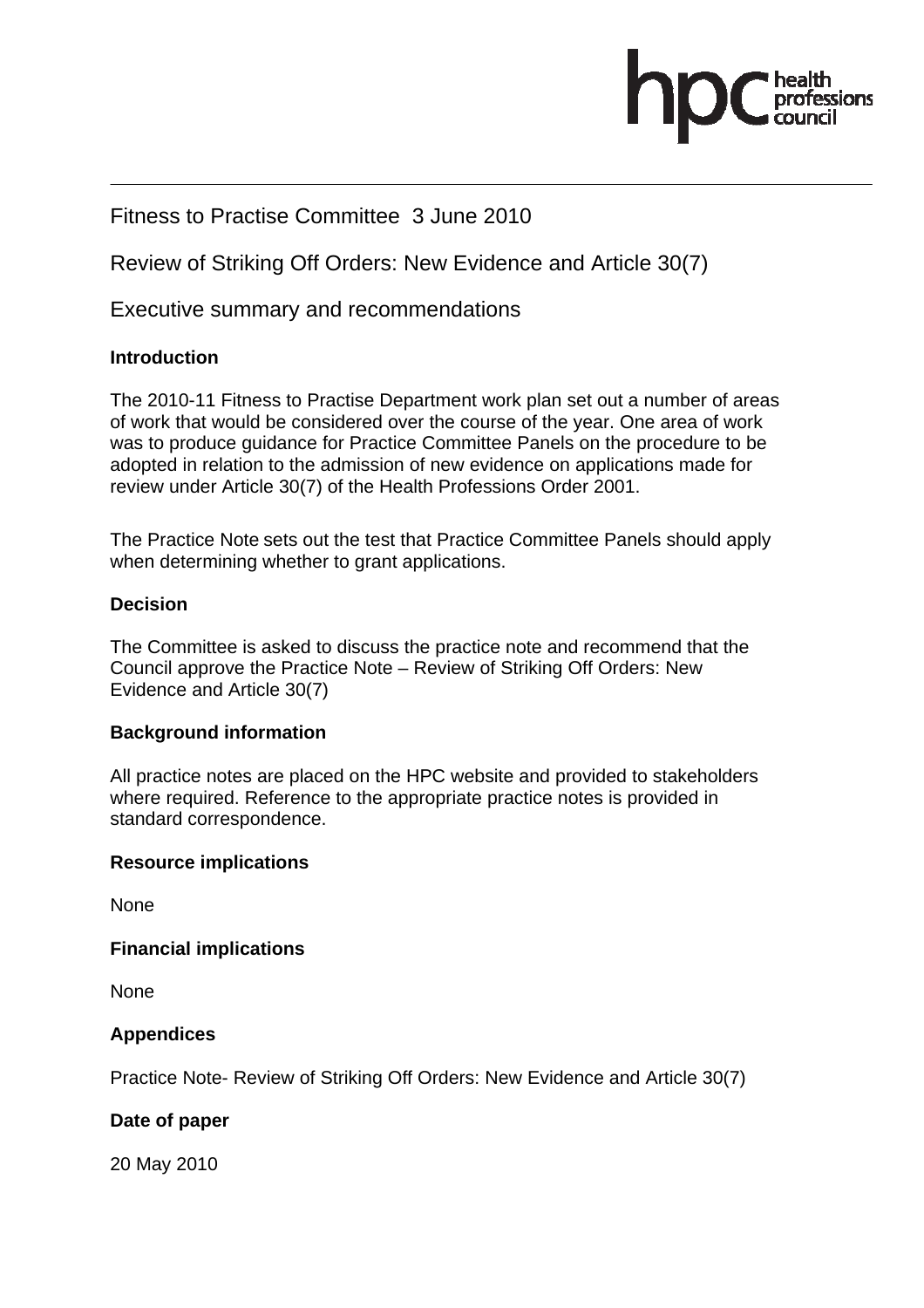

# **PRACTICE NOTE**

# **Review of Striking Off Orders: New Evidence and Article 30(7)**

This Practice Note has been issued by the Council for the guidance of Practice Committee Panels and to assist those appearing before them.

### **Introduction**

Article 29(7) of the Health Professions Order 2001 (the **Order**) provides that a person who has been 'struck off' the HPC Register may not apply for restoration to the Register within five years of being struck off.

However, Article 30(7) of the Order enables a striking off order to reviewed at any time where "new evidence relevant to a striking-off order" becomes available after such an order has been made. That Article also provides for review applications to be dealt with in a manner similar to applications for restoration to the Register.

### **Procedure**

Under Article 33 of the Order and the relevant Practice Committee procedural rules,<sup>1</sup> the procedure to be followed by Panels hearing Article 30(7) reviews and other restoration applications will generally be the same as for other fitness to practise proceedings, but subject to one important modification.

In cases where the application has been made by the person concerned, Rule 13(10) of the procedural rules provides for the presentation sequence to be reversed, with the applicant presenting his or her case first and the HPC responding to that case. This modification reflects the fact that the burden of proof is upon the applicant and that it is for the applicant to prove his or her case and not for the HPC to prove the contrary.

### **Issues to be addressed**

 $\overline{a}$ 

In considering Article 30(7) review applications, Panels need to address three issues:

- 1. whether new evidence has become available which is relevant to the striking-off order which was made;
- 2. if so, whether to admit (i.e. to hear and consider) that evidence; and
- 3. if that evidence is admitted, having conducted a substantive review, deciding whether or not to maintain the striking-off order.

<sup>1</sup> the Health Professions Council (Conduct and Competence Committee) (Procedure) Rules 2003 and the Health Professions Council (Health Committee) (Procedure) Rules 2003.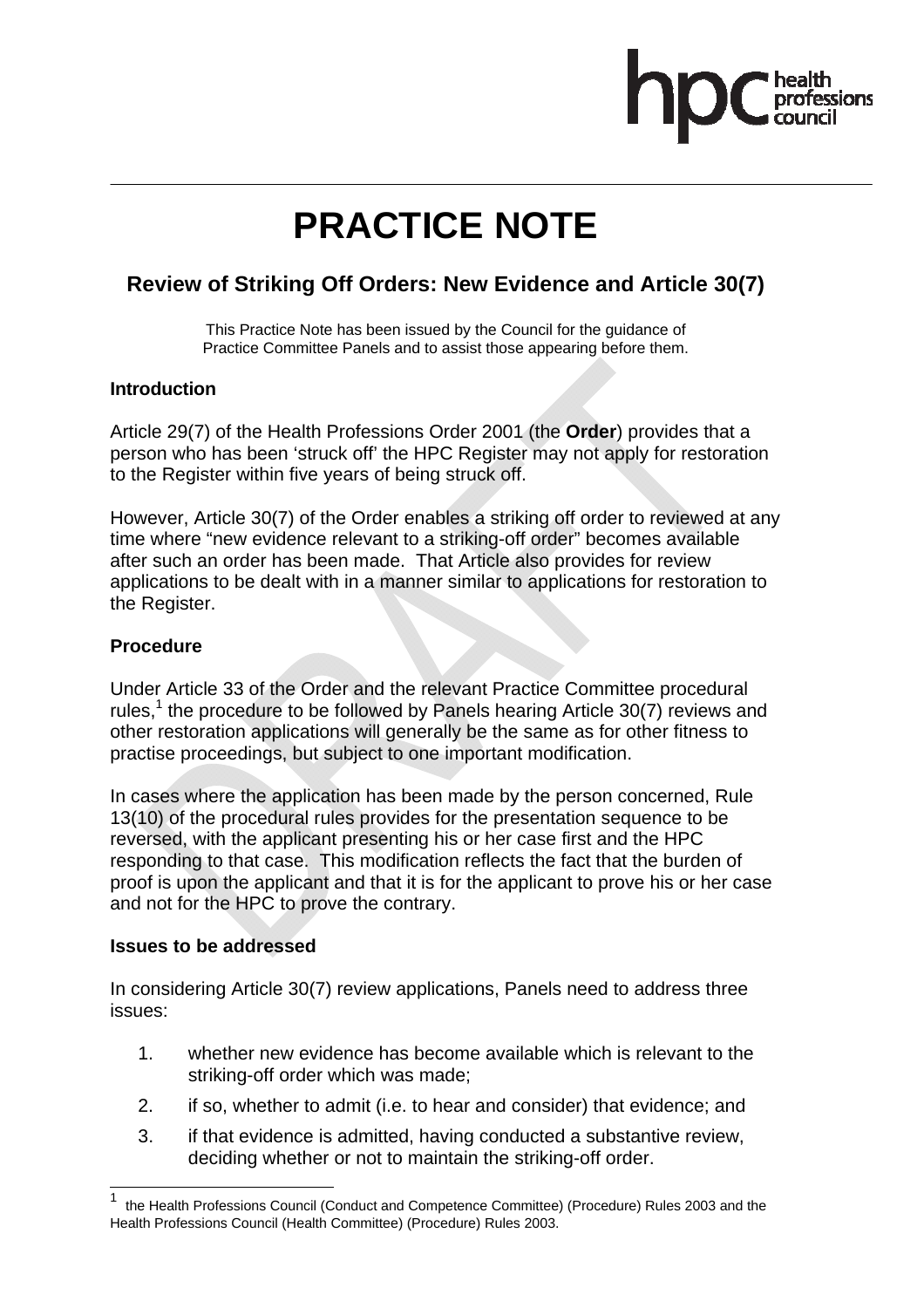However, the need to address these three distinct issues does not mean that a Panel needs to hold more than one hearing. It is open to a Panel to address all three issues at the same hearing. Equally, it may be appropriate for a Panel to deal with the first two issues at one hearing and then undertake any substantive review at a subsequent hearing. The approach adopted will depend upon the facts of the particular case, but the latter course of action may be appropriate if, for example, witnesses need to be called to give evidence at the substantive review stage.

### **New evidence**

"New evidence" under Article 30(7) is any evidence that, for whatever reason, was not available to the Panel which made the striking-off order but which is "relevant to" the making of that order. Whether the evidence is relevant is a matter for the judgement of the Panel conducting the review but an overly restrictive approach to the question of relevance should not be adopted and, in relation to the original decision, "new evidence" may be relevant to:

- the finding that the allegations were well-founded;
- the finding that fitness to practise is impaired; or
- the decision to impose the sanction of a striking off order.

# **Admitting new evidence**

Whether new evidence **may** be admitted is a question of law. As with other proceedings under the Order, a Panel may admit evidence if it would be admissible in civil proceedings in the part of the United Kingdom in which the case is being heard and, in addition, Rule 10(1)(c) of the procedural rules gives Panels the discretion to admit other evidence if the Panel is satisfied that doing so is necessary in order to protect members of the public;

Whether new evidence **should** be admitted is a matter of discretion for the Panel. In exercising that discretion, the factors to be taken into account and the weight to be attached to each of them will depend upon the facts of the case but should include:

- the significance of the new evidence;
- the *Ladd v Marshall<sup>2</sup>* criteria for reception of fresh evidence, namely:
	- o whether with reasonable diligence the evidence could have been obtained and presented at the original hearing;
	- o whether the evidence is such that it could have an important influence on the result of the case; and
	- o whether the evidence is credible;

 $\overline{a}$ 

<sup>&</sup>lt;sup>2</sup> [1954] 1 WLR 1489